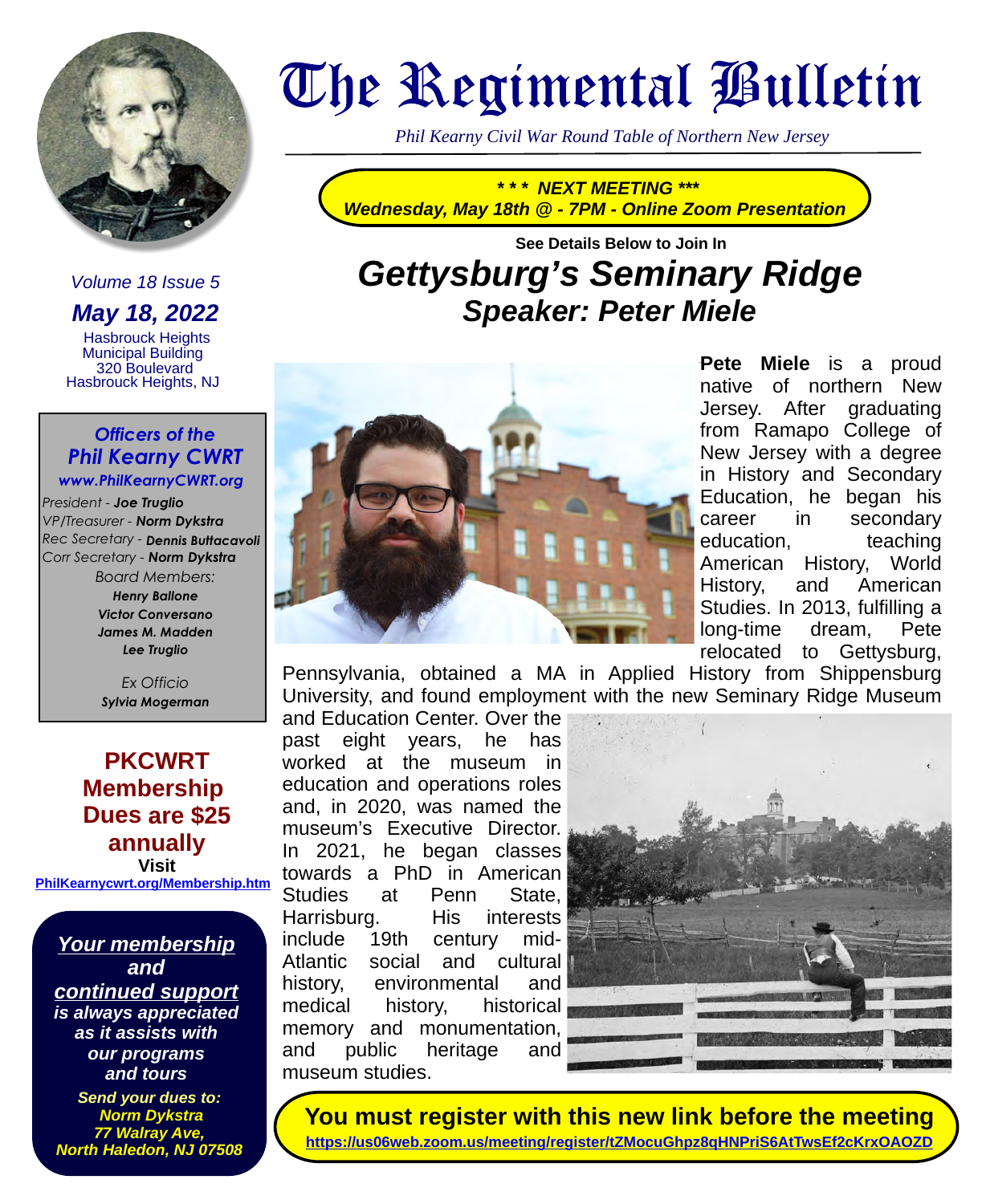# **Reserve Your Room Now for the Annual PKCWRT Gettysburg Trip**

*Friday, Nov 4th - Sunday, Nov 6th at the Best Western in Gettysburg*

**Click here to get the Phil Kearny Civil War Round Table Special Rate**

**[https://www.bestwestern.com/en\\_US/book/hotel-rooms.39139.html?groupId=R68RS6A4](https://www.bestwestern.com/en_US/book/hotel-rooms.39139.html?groupId=R68RS6A4)**

*This special rate is only available until Oct 4th. A block of ten rooms have been reserved under PKCWRT. Due to a series of factors, the rate has gone up to \$145-\$150 depending on the bed size room.* 



*Our Saturday tour is with Jim*  Gettysburg *Battlefield Guide, on Custer at Gettysburg. As a additional bonus, Jim will be our speaker on the September 14th on the topic of Custer at Gettysburg giving us an overview for our November walking tour of the battlefield. Please also sign up for using the link to the left.* 

*We are still working on a Saturday night dinner and other add on details. We will let you know in the coming months.* 

*Jim Hessler, Gettysburg Licensed Battlefield Guide*

*Please reserve your hotel now.* 



## **PKCWRT 2022 Schedule**

**Due to Public Safety concerns All Meetings & Presentations will be via ONLINE - Zoom Calls**

**PKCWRT will re-examine our in person meetings after our June 15th 2022 Zoom Meeting Save the dates!**

**Wed, May 18 - 7pm Peter Miele Gettysburg - Seminary Ridge [Register Here](https://us06web.zoom.us/meeting/register/tZMocuGhpz8qHNPriS6AtTwsEf2cKrxOAOZD)**

**TIME AND SPEAKER CHANGE! \*Thursday, June 16 - 7pm Scott Mingus The Lincoln Funeral Train [Register Here](https://us06web.zoom.us/meeting/register/tZcvfu6hrD8oGdFbkU7jGAGKUK0pcKThK0FT)**

**Summer Break - July & August** 

**Wed, Sept 14th - 7pm Jim Hessler, LBG Custer at Gettysburg [Register Here](https://us06web.zoom.us/meeting/register/tZEqdeCvpzsiGNd0cw1jQzYdQe8_n1fXO6Eh)** 

**Wed, Oct 19 - 7pm Robert G Langford Lincoln's Commanders Battles Fought & History Made Resting Now in Peace**

**Sat, Nov 5th Jim Hessler, LBG Gettysburg Tour in Gettysburg, PA**

**Wed, Nov 16 - 7pm Vic Vignola Struggle for the Adams House/Fair Oaks [Register Here](https://us06web.zoom.us/meeting/register/tZIpdemrqjgrHtdAb6KRagom8gGCWKaMHjyF)**

> **Sat, Dec 3rd - 4pm PKCWRT Holiday Party Bistro 107, Moonachie, NJ**

**Phil Kearny CWRT Joe Truglio** 15 Tuscany Circle Manchester, NJ 08759 848-227-3308 [Joseph.Truglio@comcast.net](mailto:Joseph.Truglio@comcast.net)

*Regimental Bulletin Editor*  **Jim Madden** [JMadden@PhilKearnyCWRT.org](mailto:JMadden@PhilKearnyCWRT.org)

Volume 18 Issue 5 *Phil Kearny Civil War Round Table of Northern New Jersey* Page 2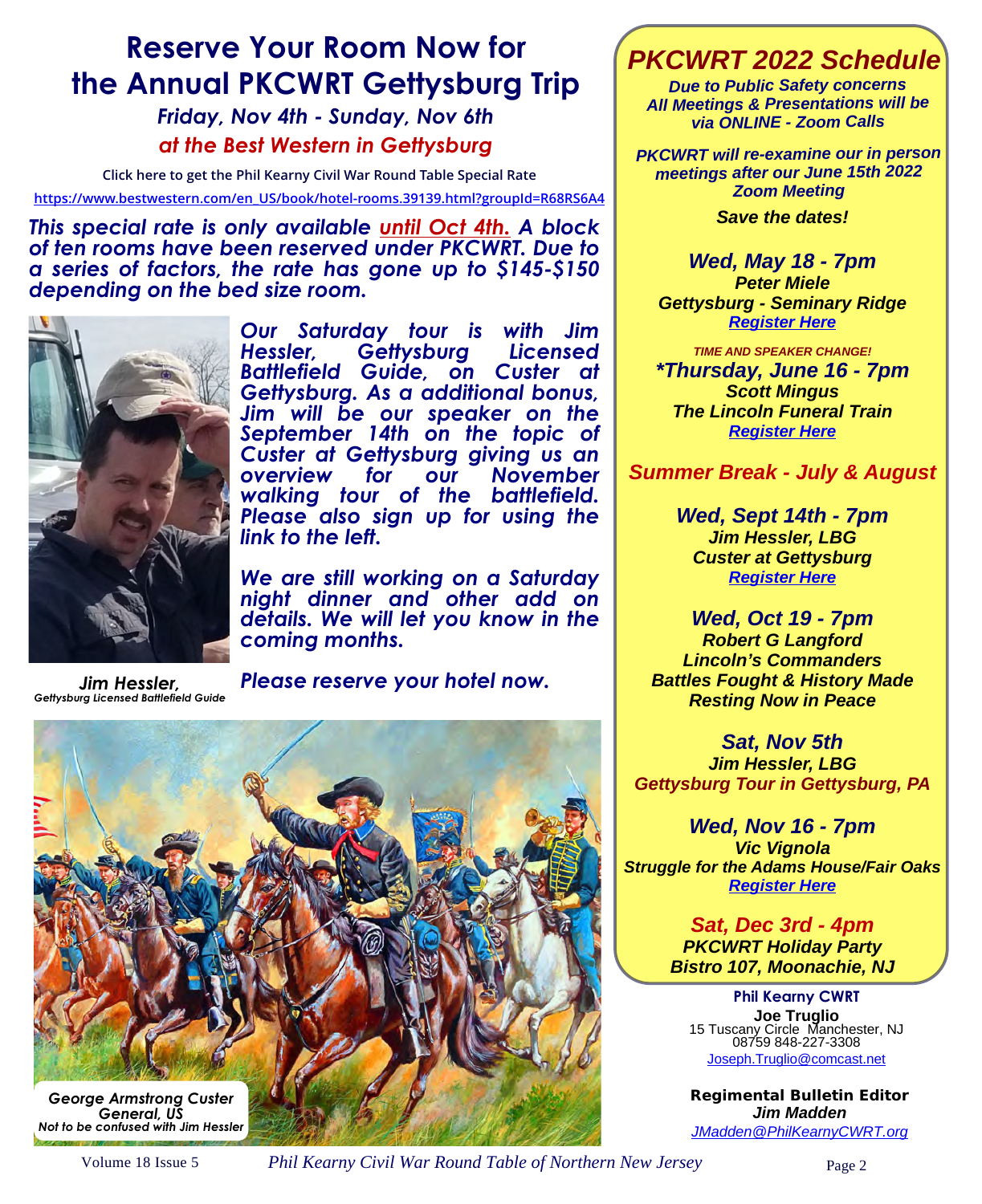

www.emergingcivilwar.com



Chris Mackowski and Joe Truglio (a Civil War News book reviewer) after one of Chris's visits to the Phil Kearny **CWRT** 

#### **Joe's review highlighted in the above article Civil War News Book Reviews March 2022**

#### **Summer of '63: Vicksburg and Tullahoma**

*Chris Mackowski and Dan Welch, Editors. Maps, illustrations, photos, index, 305 pp., 2021, Savas Beatie, [www.savasbeatie.com.](http://www.savasbeatie.com/), hardcover, \$29.95* Reviewed by Joseph Truglio

## **Vicksburg or Gettysburg?**

One of the most common discussions amongst Civil War buffs is: "What is the more important battle, Vicksburg or Gettysburg?" Emerging Civil War/Savas Beatie has published two books on this issue, one for each event. I have not read the Gettysburg book but did read the Vicksburg book. The format is the anthology type, with approximately twenty authors giving their opinions on

*In the April 2022 Civil War News, Chris Mackowski of Emerging Civil War and good friend to the Phil Kearny Civil War Round Table, gives a tip of the hat to PKCWRT President Joe Truglio.*

From the ECW Editor

I was pleased to open the March 2022 issue of Civil War News to see a review by **Joe Truglio** of our ECW 10th Anniversary book **The Summer of '63: Vicksburg and Tullahoma**. *"I found this book full of valuable information on the battle and also valued the opinions of authors I admire and respect,"* Joe said.

**We admire and respect Joe**. As a member of the Robert E. Lee Civil War Roundtable and president of the **Phil Kearny Civil War Roundtable**, both in New Jersey, Joe has been a stalwart friend to ECW since our very earliest days. When I did a talk for the Colonel Henry Ryerson Civil War Round Table in northern New Jersey, Joe made the trek up to see me. He had commented so frequently on our blog posts that, when he introduced himself, I recognized his name immediately.

That encounter made Joe the first ECW reader I ever met in person, a distinction I still look back on with great fondness and nostalgia and I'm pleased to call him my friend to this day. In fact, the symposium wouldn't be the symposium without Joe, and his pals Hank [Ballone] and Chris [Garrabrant], bunking up in the Civil War House and [CivilWarNews.com](http://CivilWarNews.com/) spending the weekend with us.

access to podcasts the opportunity to learn opinion. of the events in written form. One need not can form more informed opinions what you think! themselves. This is a format that I whole also the forte of ECW in reaching out to *in Hasbrouck Heights, N.J.*

the various stages of the battle. The new scholars of Civil War history. The Tullahoma campaign is thrown in for good price is affordable for virtually all readers, measure. Many essays are short; however, and it will make a great gift for an this does not detract from the history nor "emerging" student. My only complaint, the results. This is not a battle history but and it is not really a complaint, is that rather the opinions of noted historians as to there should have been a bit more on the the battle's results. One need not read the important happenings at Tullahoma. essays in order, but it is recommended to None the less I came away fully do so to maintain continuity,I found this satisfied. I look forward to reading the book full of valuable information on the Gettysburg book to see if it changes battle and also valued the opinions of my mindset. In passing, I'm in authors I admire and respect. Virtually all agreement with this set of authors that the essays are taken from ECW podcasts Vicksburg is the more important event. and this book allows those who have no However, that is just this reader's

agree with the opinions of the authors but Get yourself a copy and let me know

heartedly enjoy. What is best about this *Joseph Truglio, of Manchester, N.J., is a*  format is that is well suited for the novice *retired Motion Picture Technician who has a*  student of the War. This is a valuable tool *life long interest in the Civil War. He is*  for beginning students. It seems that this is *currently President of the Phil Kearny CWRT* 

.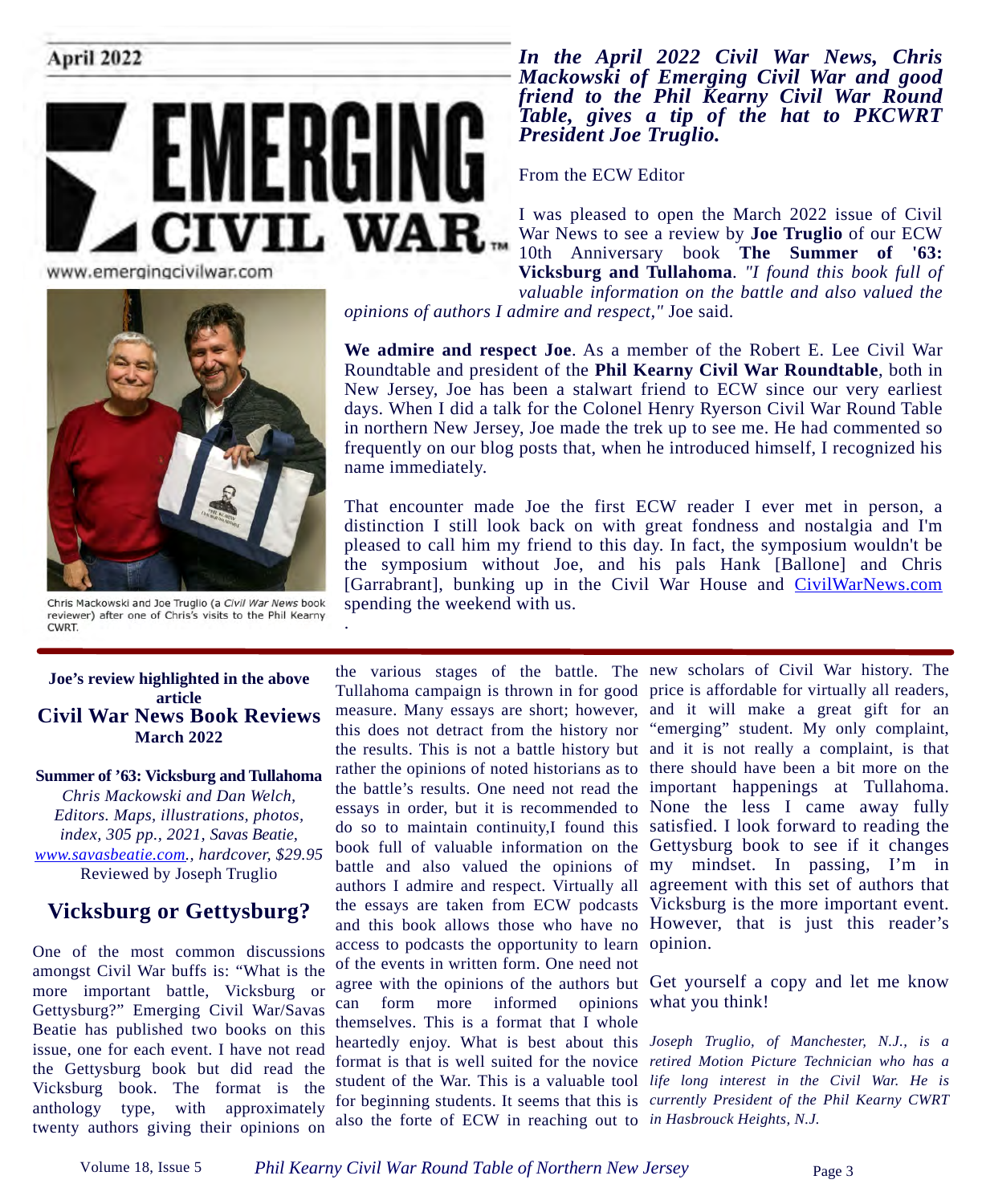PKCWRT Member **Claire Grainger** of River Edge, NJ shared this information about her Great Great Grandfather, Irish Brigade Veteran **Charlies M Grainer**. A veteran of two wars; Crimea and the Civil War. A true patriot, Grainer even tried to enlist a thrid time for the Spanish American War. He was wounded several times during his service but luckily always returned to his regiment. Charles served the entire Civil War and was mustered out on 6/20/1865 at Alexandria, VA.

He was also a prisoner of war confined at Macon, GA & later Columbia, SC POW Prison camps escaping on 1/1/1865 and making it back to Union lines. Charles was promoted several times during his Civil War service from 2nd Lieutenant on 9/17/1862, 1st Lieutenant on 11/26/1862 and Captain 5/5/1864. His post war career is just as impressive as his Civil War career as a Brooklyn hotel owner at Coney Island, Brooklyn as well as police officer, retiring as a lieutenant. Grainger continued to be active participating in G.A.R. veteran events, especially those of his old Irish Brigade, which he hosted many of their gatherings at his Atlantic Hotel. Thank you to Claire for sharing this with our members.

Served With Gallantry in the Crimea and Also in the Civil War.

CAPT. C. M. GRAINGER,

WAR VETERAN, DIES

VOLUNTEERED AGAIN IN 1898.

Offer to Raise a Regiment Declined on Account of His Age-An Unusual Career.

Captain Charles M. Grainger, who served in the Crimean War and in the Civil War and offered his services in the Spanish-American War, died at his home, 1 Fair View place, Flatbush. last evening. Born at Mallow, County Cork, Ireland, August 9, 1840, the son of Major William Grainger of the famous King's Own Regiment, he enlisted as soon as he could in his father's regiment and was soon promoted to be sergeant. When the Crimean War broke out he was sent to the Crimea and served gallantly till the end of the war. Coming to this country at the first call to arms in the war for the Union, he enlisted in the Eighty-eighth Regiment, New York Volunteers, and was rapidly promoted from second to first lieutenant and then to captain of Company B. He was in the thick of the fighting, until severely wounded at the battle of Fredericksburg, Va., on December 13, 1862; and again at the battle of Chancellorsville, Va., on May 3, 1863; he was severely wounded at the battle of Gettysburg on July 2, 1863, and suffered from these wounds for many

years. In the action on the Weldon Railroad, Virginia, on June 22, 1864. he was captured by the Confederates and sent to Libby Prison, from which he made his escape in the winter of 1864-5. After many narrow escapes from recapture in two days wandering in the woods, he was finally guided by friendly negroes to the banks of the James River, where he was rescued by the United States gunboat Nipsic. He was taken to Lincoln Hospital at Washington, D. C., where he frequently was visited by President Lincoln



Captain Charles M. Grainger.

and became one of his "boys." He had letters from the great President. which he cherished above all else. He served with distinction from December 10, 1861, to June 30, 1865.

When the Spanish-American War broke out Captain Grainger at once offered his services, agreeing to raise a regiment and provide his own horse and equipment, but the Government declined the offer on the ground that the captain was "too old for active

This was not the opinion of service." Secretary Roosevelt, who favored granting the captain's wish, and promised to secure him a chance if the war lasted any time. Its abrupt conclusion, however, prevented the captain from gaining any further glory  $1n$ arms. He traveled extensively  $1n$ America and Europe and then joined the New York police force, in which he served twenty-five years, receiving a medal of honor for saving the lives of two sailors from drowning, and at the end of his service, a lieutenant in rank, he retired on pension and be-<br>came the proprietor of the Atlantic Hotel at Ocean parkway and Surf avenue. Coney Island. His police experience secured him the place of captain of the Coney Island police, from which he was removed when the force was consolidated with the metropolitan police.

Captain Grainger is survived by his wife, Rebecca E., and his brother, William Grainger. M.D. He was a char-<br>ter member of Encampment No. 38. Union Veteran Legion of New York City; a member of Dahlgren and Tefft Posts, G. A. R.; of the Eighteenth Assembly District Republican Club, the New York Veteran Police Association and the Holy Cross Church, in which the services will be held by Mgr. John T. Wood on Thursday morning at 10 o'clock. His comrades of the Union Veteran Legion will hold ritual services at the house, Fairview place and Martense avenue, tomorrow evening at 8 o'clock.

The Brooklyn Daily Eagle, Brooklyn, NY, 08 Jun 1915, Tue • Page 4



**88th New York flag, Dec 1862 Tiffiany & Co replica**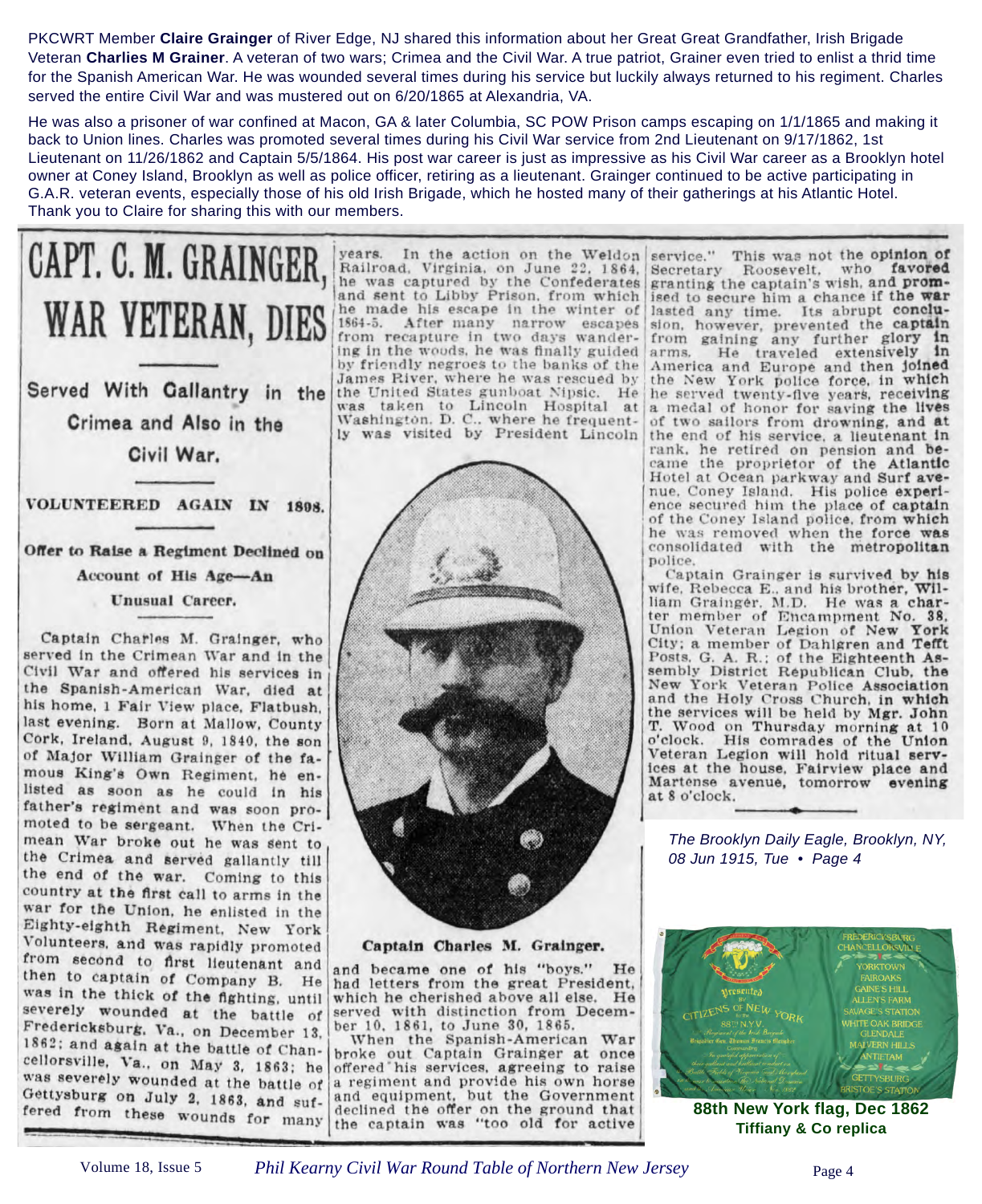#### *Captain Charles M Grainger's Civil War Muster Roll Abstracts of New York State Volunteers which details his service in the 88th New York Volunteer Infantry.*

630 Charles M MUSTERED IN. **ENLISTED.** AGE. WHEN. WHEN. WHERE. PERIOD<br>VEARS. REG'T **GRADE COMP** DAY. MONTH. **YEAR** VEAR. **YEARS** DAY. MONTH.  $\delta$ Mew 3  $\overline{0}$ men beenation  $1861$  $\delta b$  $chw$  $\sigma$ <sup>1</sup>  $\overline{0}$ 1862 to date  $26$ Moven LEFT THE ORGANIZATION. IN WHAT EXPLANATION. **HOW** WHEN. DAY. MONTH. **YEAR** to look  $10 + 31$ Semparad  $1863$ ١Q  $\mathbf{u}$ REMARKS: Muster-in as 2nd St. accepted to date aug 9 Cas Ave Mission m June 12/64, at before Patrickin ville, MRoturn au  $0.1869$ MROct 31/64, Captured in  $true$  $years$ **Born** *<u>Occupation</u>* **Complexion**  $i\omega$ Eyes Hair **Captain Charles M. Grainger** (also spelled Granger) who served in both Company B & D of the 88th New York Infantry of the famous Irish Brigade on

Sale at the Horse Soldier in Gettysburg, PA. 'The Card meas. 4.25 x 6.50 inches and shows Granger is a white shirt and dark civilian suit. He wears a dark tie with a wide knot. Attached to the knot is a circular pin with a 2nd Corps badge at center and what looks to be "GETTYSBURG" printed across the center of the badge.

Paper image is mounted on dark heavy stock imprinted with "VICTOR ACKER, 159 SIXTH AVENUE, N.Y." Two different period inscriptions. The first inscription is in old blue ink and reads "VERY TRULY YOURS / CHAS. M. GRANGER / NEW YORK CITY / SEPT. 17/87." The second inscription is of the same period and is done in black ink and reads "AN OLD COMRADE / CAPTAIN IN THE 88TH / N.Y. VET VOLS. / IRISH BRIGADE."